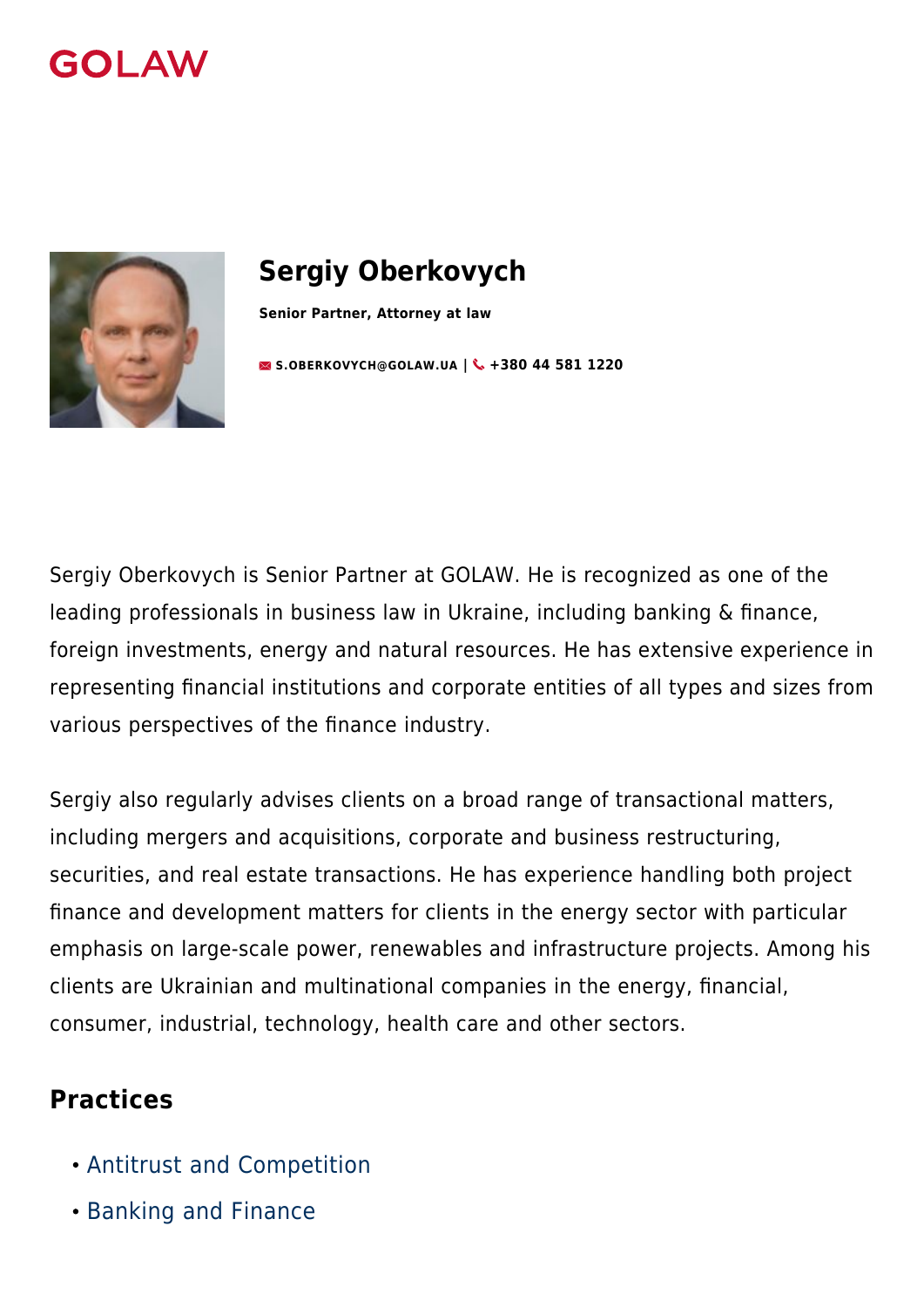- [Corporate Law and M&A](#page--1-0)
- [Insolvency and Corporate Recovery](#page--1-0)
- [Government Relations \(GR\)](#page--1-0)
- [Restructuring, Claims and Recoveries](#page--1-0)
- [International trade](#page--1-0)
- [Private clients](#page--1-0)
- [Compliance, Corporate Governance and Risk Management](#page--1-0)
- [Employment](#page--1-0)
- [Environmental Protection](#page--1-0)
- [Litigation and dispute resolution](#page--1-0)

## **Sectors**

- [Agribusiness](#page--1-0)
- [Aviation sector](#page--1-0)
- [Chemical industry](#page--1-0)
- [Construction and real estate](#page--1-0)
- [Energy and natural resources](#page--1-0)
- [Financial institutions](#page--1-0)
- [Information technology](#page--1-0)
- [Manufacturing and industry](#page--1-0)
- [Media and telecommunications](#page--1-0)
- [Medicine and pharmaceuticals](#page--1-0)
- [Retail and FMCG](#page--1-0)
- [Transport and infrastructure](#page--1-0)
- [Defense in Anti-corruption matters](#page--1-0)
- [Antitrust and Competition](#page--1-0)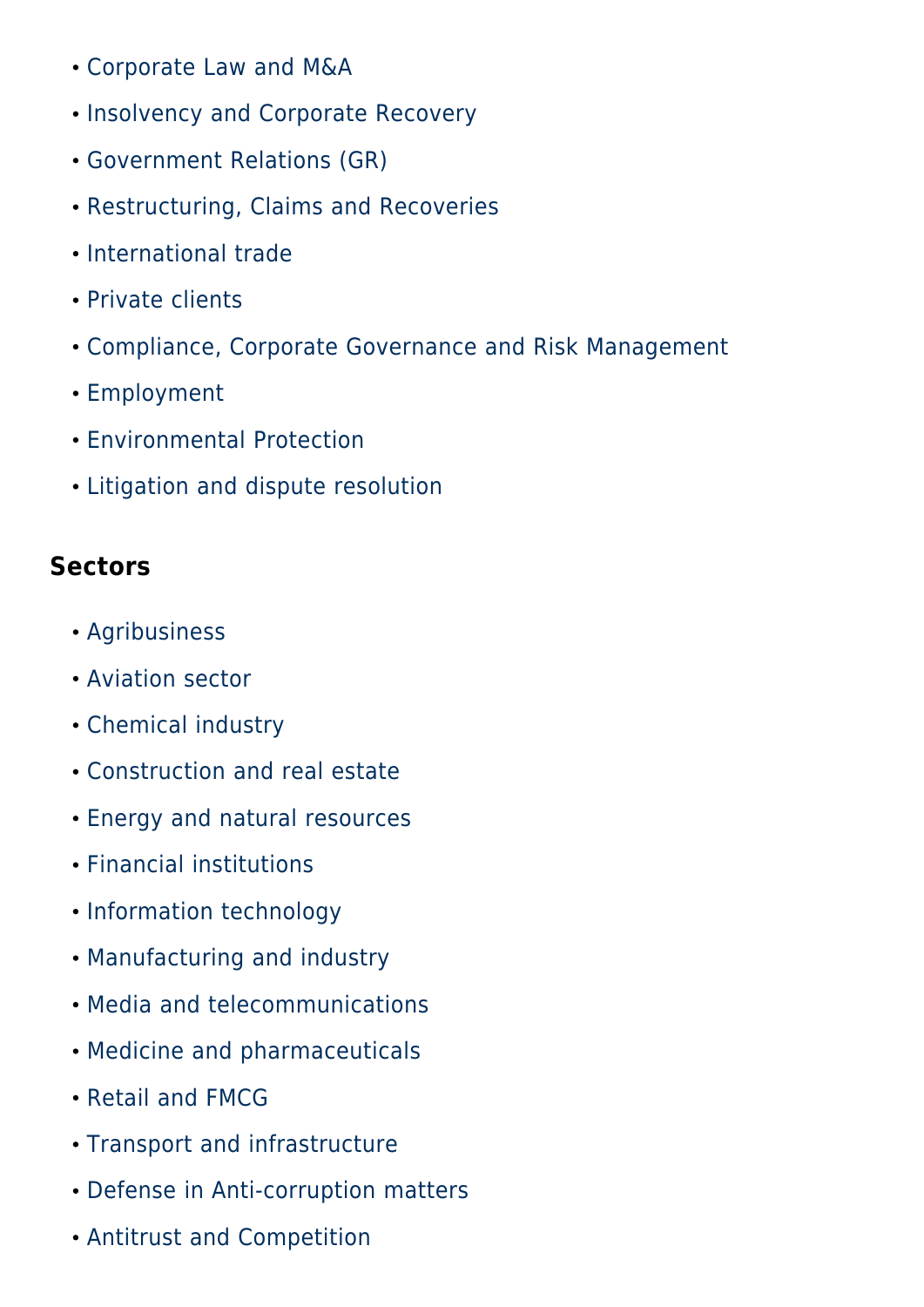- [Banking and Finance](#page--1-0)
- [Compliance, Corporate Governance and Risk Management](#page--1-0)
- [Corporate Law and M&A](#page--1-0)
- [Criminal Law and White Collar Defence](#page--1-0)
- [Employment](#page--1-0)
- [Development and implementation of security systems](#page--1-0)
- [Environmental Protection](#page--1-0)
- [Government Relations \(GR\)](#page--1-0)
- **. [Insolvency and Corporate Recovery](#page--1-0)**
- [Intellectual property](#page--1-0)
- [International trade](#page--1-0)
- [Litigation and dispute resolution](#page--1-0)
- [Private clients](#page--1-0)
- [Real estate](#page--1-0)
- [Restructuring, Claims and Recoveries](#page--1-0)
- [Tax](#page--1-0)

## **Education**

- Master of Laws, National Taras Shevchenko University, Institute of International Relations (Ukraine)
- LLM in Comparative Legal Studies from The John Marshall Law School in Chicago, Illinois (USA)

### **Recognition**

The Legal 500 EMEA 2021 - recommended among the best lawyers in Ukraine in Energy, Banking and Finance, Capital Markets, Commercial, Corporate Law and